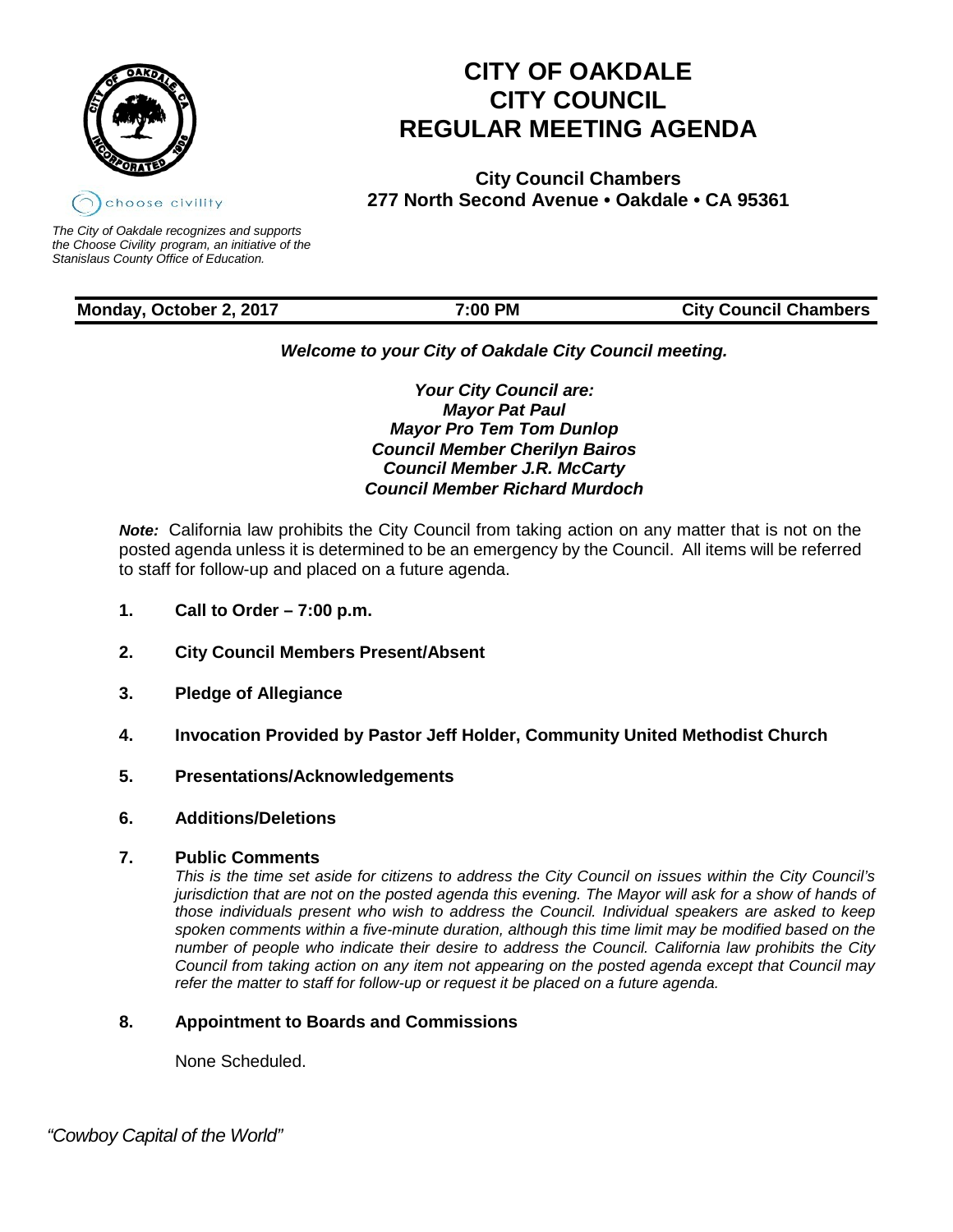# **CITY OF OAKDALE CITY COUNCIL REGULAR MEETING AGENDA Monday, October 2, 2017**

### **Next City Council Resolution: 2017-116 Next Ordinance: 1250**

### **9. City Council Consent Agenda**

The consent agenda is comprised of Items 9.1 through 9.4. Unless there is discussion by a member of the audience/Council they may be approved in one motion.

- 9.1: Approve the Regular City Council Meeting Minutes of September 18, 2017.
- 9.2: Receive and File the Warrant List for the period of September 14, 2017 to September 26, 2017.
- 9.3: Waive Readings of Ordinances/Resolutions except by Title.
- 9.4: Approve by Minute Order City Co-Sponsorship of the Friends of Oakdale Library Annual Book Sale (March 5 – 8, 2018).

### **10. Public Hearings**

10.1: Consider Introducing and Waiving the First Reading of Ordinance 1250 (also known as CODE TEXT AMENDMENT 2017-10) an Ordinance of the City of Oakdale, California amending the Oakdale Municipal Code, Chapter 19, Offenses — Miscellaneous, Article IV Coasting Devices related to rules and regulations governing skate park use. The proposed Code Text Amendment includes specific language related to Government Code Section 831.7, and Health and Safety Code Sections 115800 and 115800.1 stating that skateboarding and in-line skating or other wheeled devices are deemed hazardous recreational activities. *Notice of Public Hearing published in the Oakdale Leader September 20, 2017.*

The proposed project is exempt from analysis under the California Environmental Quality Act (CEQA) under the general rule that CEQA applies only to projects that have the potential for causing significant environmental effects, as specified in Section 15061(b)(3).

Recommended Action: Introduce and Waive the First Reading of Ordinance 1250, an Ordinance of the City of Oakdale, California Amending Chapter 19, Offenses — Miscellaneous, Article IV Coasting Devices related to rules and regulations governing skate park use. The proposed Code Text Amendment includes specific language related to Government Code Section 831.7, and Health and Safety Code Sections 115800 and 115800.1 stating that skateboarding and in-line skating or other wheeled devices are deemed hazardous recreational activities.